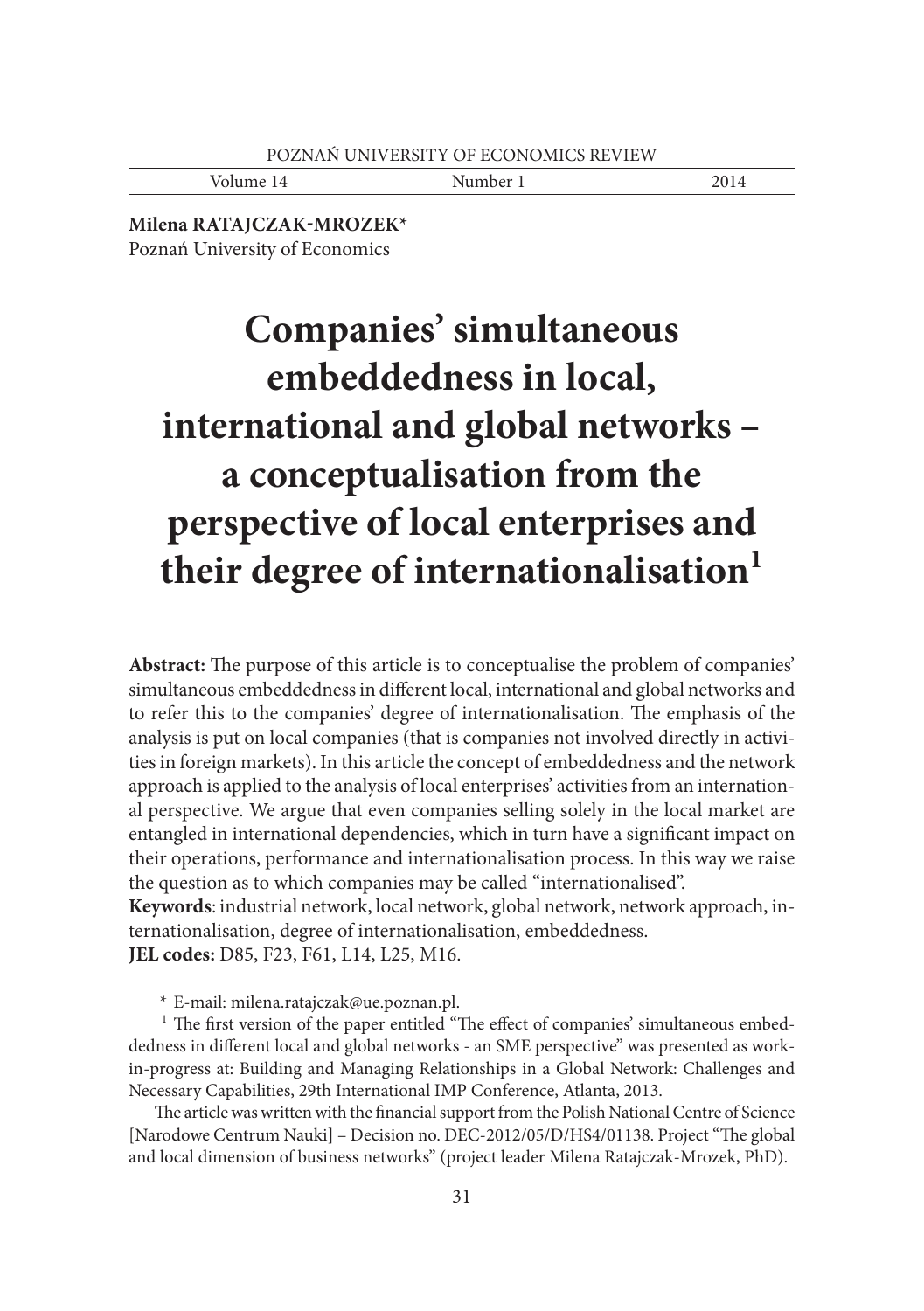## **Introduction**

In the era of globalisation, the European Common Market, the internet, more and more commonly used subcontracting, outsourcing and offshoring, the differences between the nature of companies' activities conducted on a local and international scale are slowly diminishing<sup>2</sup>. Moreover, even companies that are not conducting their business in foreign markets may also be subject to internationalisation through relationships with foreign suppliers or by cooperation (that is inward connections [Welch & Luostarinen 1988]). Additionally small, local entities, often unprepared for international activities, are forced to compete, coexist or cooperate [Bengtsson & Kock 1999] with global players, entering as competitors, into their local market. This is accompanied by both potential benefits (e.g. a larger market, the potential for development), as well as negative effects (e.g. the risk of global supply chains, despite the lack of preparation and a desire to be a purely local entity, the need to work alongside global players such as local subsidiaries of multinational corporations).

In fact "no business is an island" [Håkansson & Snehota 1989] which means that companies, their counterparts, resources and activities are interrelated by a net of interactions. More long-term, interdependent sets of interactions create network relationships which in turn together form a kind of network structure for a company. This approach to the analysis, a network approach, is reflected by the research within the Industrial Marketing and Purchasing Group. If we apply the aspects mentioned above (that is, amongst others, the diminishing differences between the nature of companies' activities conducted on a local and international scale, inward connections in an internationalisation process and global competition) to companies relationships and networks it can be argued that modern companies of all sizes are simultaneously embedded in different local, international and global networks of relationships, irrespective of whether they are directly active or not in foreign markets. Their activity becomes embedded in both local, international and global networks of relationships. Therefore, the complexity of the problems associated with managing and maintaining competitive advantage as well as creating relationships is increasing. At the same time this simultaneous embeddedness affects companies internationalisation process and the way in which we should analyse "purely" local enterprises. The question is whether

<sup>&</sup>lt;sup>2</sup> In the article the term local refers to country scope. And local companies mean companies not involved directly in activities on foreign markets.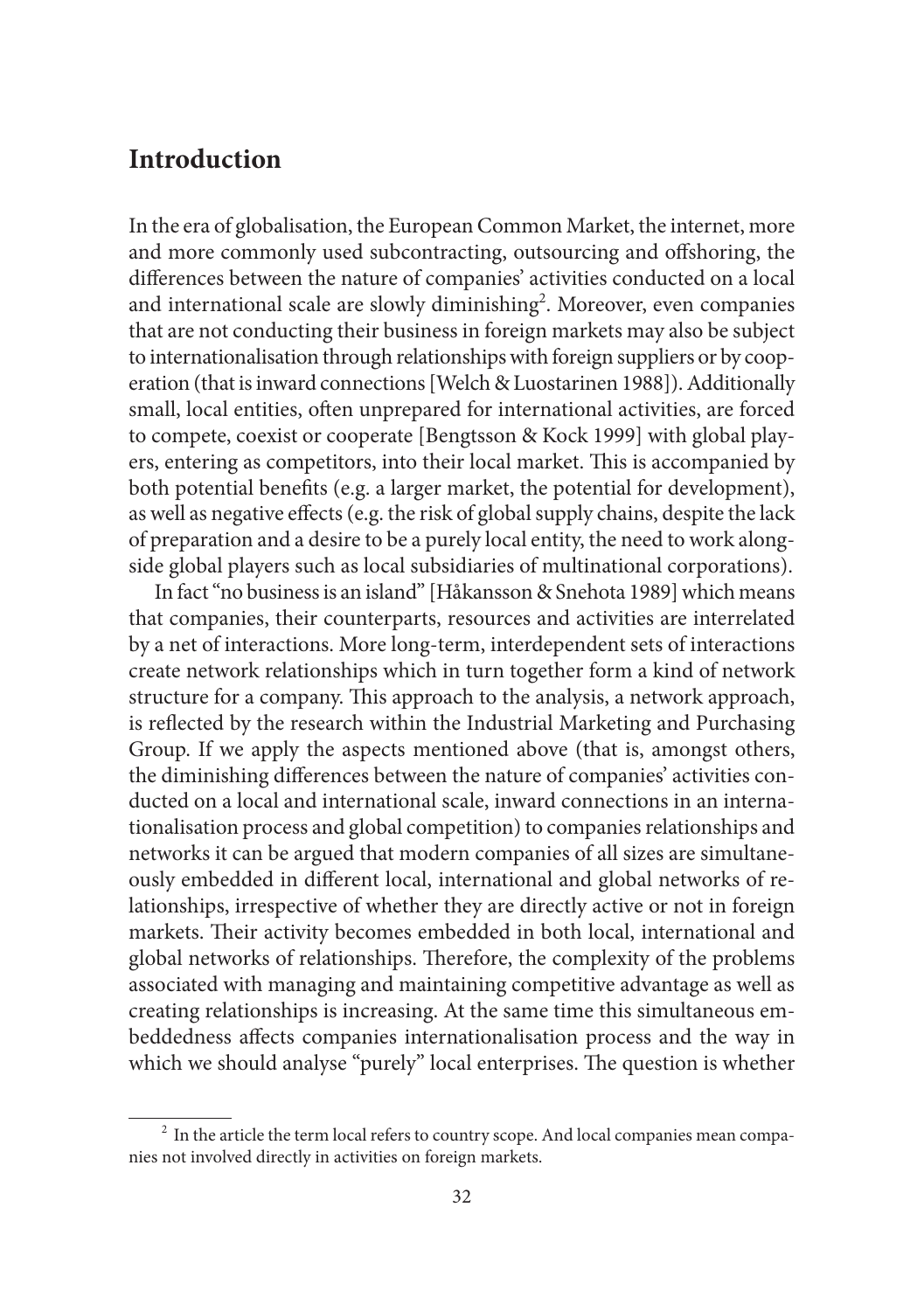those companies not involved directly in foreign markets should be really seen as "non -internationalised".

In the research relating to the internationalisation theory, the idea of embeddedness (originating from sociology [Granovetter 1985]) is generally used to analyse the activities of multinational corporations, that is large and very large entities, in the local environment [Forsgren, Holm & Johanson 2005; Whitaker et al. 2011; Nell, Ambos & Schlegelmilch 2011; Heidenreich 2012; Hilvo & Scott-Kennel 2012]. However, the research into companies' international activities, in terms of the theory of embeddedness, doesn't cover the activities of small and medium sized enterprises and/or purely local companies (that is in terms of non-sociological embeddedness). The adoption of the network approach, however, provides a holistic view of internationalisation and simultaneous embeddedness in local, international and global networks, covering both large and small (medium) entities as well as companies operating solely in their home market. Based upon these premises, the purpose of this article is to conceptualise the problem of companies' simultaneous embeddedness in different local, international and global networks and to refer this to the companies' degree of internationalisation. The emphasis of the analysis is put on local companies (that is companies not involved directly in activities in foreign markets). In this way we raise the question, as to which companies may be called "internationalised".

This article primarily adopts a conceptual approach to the problem based upon a critical review of pertinent literature. The findings in this paper draw upon internationalisation theory, embeddedness theory and the concept of business (industrial) networks and network relationships within the IMP Group research.

The paper is divided into six sections. In the first section the theoretical analysis of embeddedness and in the second that of industrial network approach are presented. The third section combines the previously mentioned issues (that is embeddedness in business networks) and refers them to companies international activities. The next part of the article is devoted to the conceptualisation of the problem of companies embeddedness in different local, international and global networks.

The fourth section discusses the internationalisation through inward and outward connections as a driving force of changes within simultaneous embeddedness. Then in section five a map of local enterprise network relationships is proposed applying the perspective of company's embeddedness in local, international and global relationships. In the last, sixth section, the problem of embeddedness refers to the measurement of companies' degree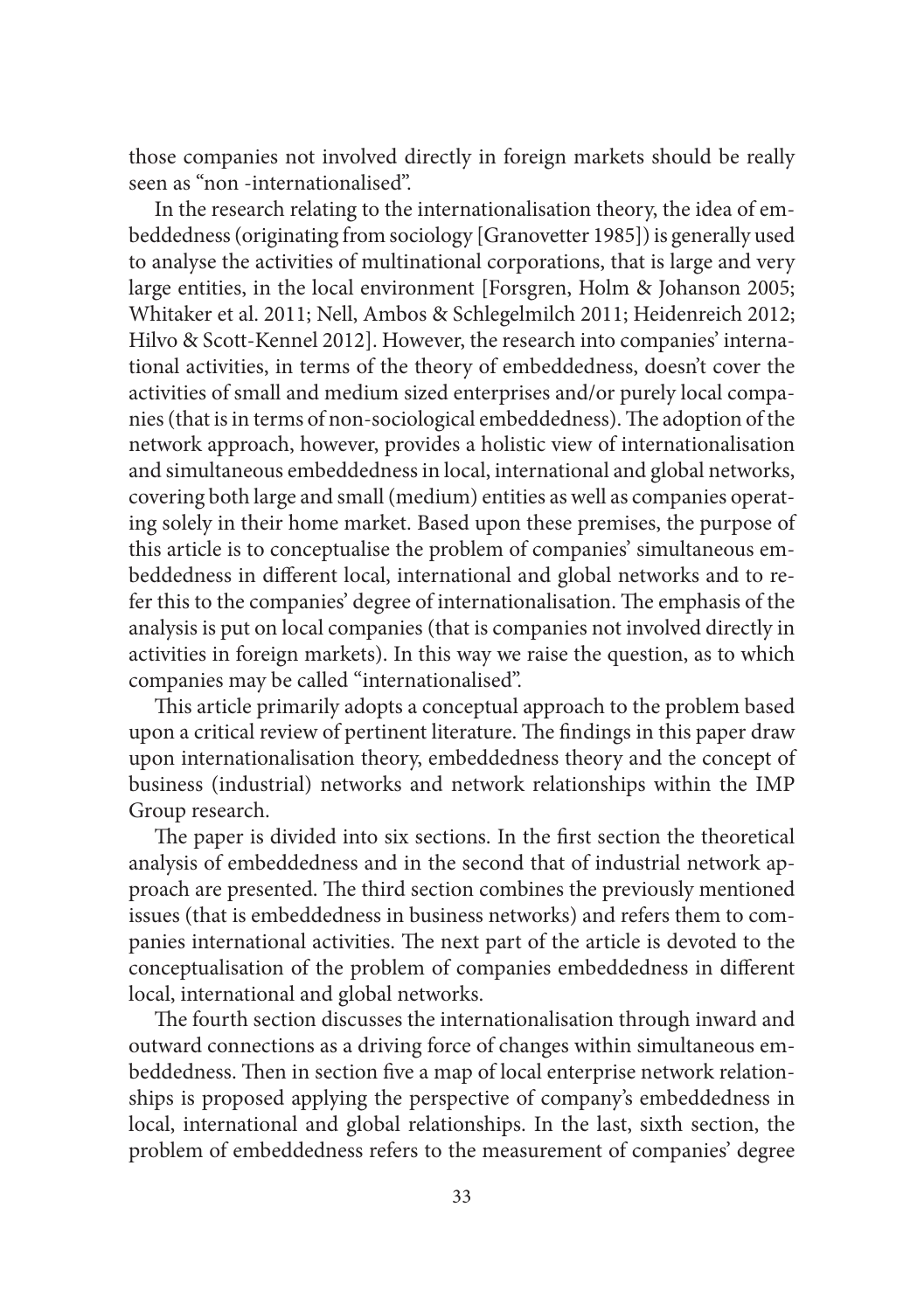of internationalisation and the necessity to expand these measures is emphasised. At the end of the article conclusions and the direction of further research are presented.

# **1. Embeddedness and business networks – theoretical analysis**

#### *1.1. Embeddedness*

Embeddedness, as a concept rooted in sociology, is the idea that companies are connected by networks of personal relationships and economic behaviour "is closely embedded in networks of interpersonal relationships" [Granovetter 1985, p. 496, 504]. It is argued that "the behaviour and institutions to be analysed are so constrained by ongoing social relations that to construe them as independent is a grievous misunderstanding" [Granovetter 1985, pp. 481–482]. That is why much of embeddedness research aims to analyse the market exchange as embedded in, and defined by, larger and more complex social processes [Dacin, Ventresca & Beal, 1999, p. 320]. Embeddedness is a state of being located or secured within a larger entity or context. Thus, the economic life of a company or market is territorially embedded in its particular social and cultural relationships: in place-specific characteristics, infrastructure, operating environments and production conditions. Local embedding means matching practices, routines and resources specific to certain standards for a given location [Granovetter 1985; Uzzi 1996]. Embeddedness is seen as an important precondition for companies' high-level performance. It improves access to resources, including knowledge and innovation, however it is proven that over-embeddedness may impede the performance [Andersen 2013, p. 139].

We can distinguish between relational and structural embeddedness. The relational embeddedness focuses on the dyadic relations. Structural embeddedness shifts the focus from dyadic or triadic activities to the whole network system in which the dyad's mutual contacts are connected to one another (also indirectly through third parties) [Pavlovich & Kearins 2004].

A different classification of organisational embeddedness, which is important from the perspective of the analysis carried out later in this article, is offered by the three dimensions referred to by R. Gulati and M. Gargiulo [1999]: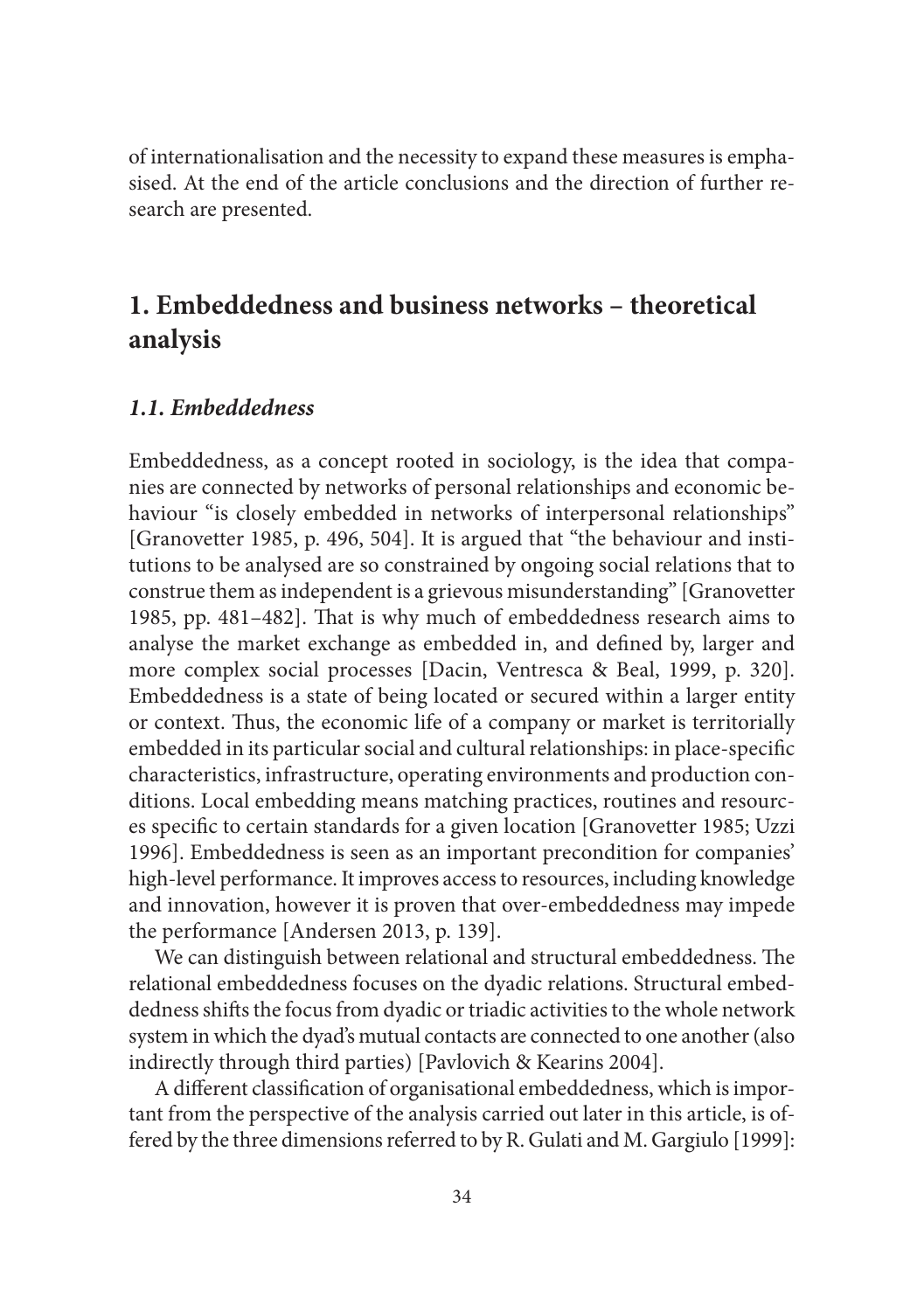- relational "the effects of cohesive ties between social actors on subsequent cooperation between those actors", linked to social ties and specifically to trust resulting from previous cooperation (the impact of the quality of cooperation).
- structural linked to the ties surrounding all entities (the impact of the structure of the ties on their tendency to cooperate with one another).
- position linked to the position and a role of the entity in the network (the impact of position in the overall network structure on future decisions).

### *1.2. Business (industrial) network, network relationships and network approach*

A network is a structure where a number of nodes (companies and their counterparts) are related to each other by specific threads (relationships). "Both the threads and the nodes are heavy with tangible and intangible resources" [Ford et al. 2011, p. 182]. A business network (an industrial network) is a set "of repetitive transactions based on structural and relational formations with dynamic boundaries comprising interconnected elements (actors, resources and activities). Networks accommodate the contradictory and complementary aims pursued by each member, and facilitate joint activities and repetitive exchanges that have specific directionality and flow of information, commodities, heterogeneous resources, individual affection, commitment and trust between the network members" [Todeva 2006, p. 15].

A network is a system of relationships and is often characterised as being decentralised and informal. It should not be restricted solely to formalised network structures, such as industry clusters. The business network is an effect of historical cooperation, whereby a relationship is developed over a longer time through interactions and cooperation between entities [Easton 1992, p. 4]. It may be established with different groups of entities (such as customers, suppliers, service companies, influential entities [Ford et al. 2011, p. 182]). Such an industrial network approach to defining a business network is linked to research carried out by the Industrial Marketing and Purchasing Group [IMP Group].

There are numerous different types of networks [Todeva 2006, p. 161; Ratajczak-Mrozek 2012] and for this reason several can exist simultaneously and companies may be embedded in multiple networks and positions which makes the analysis and the management of such relationships and networks complicated.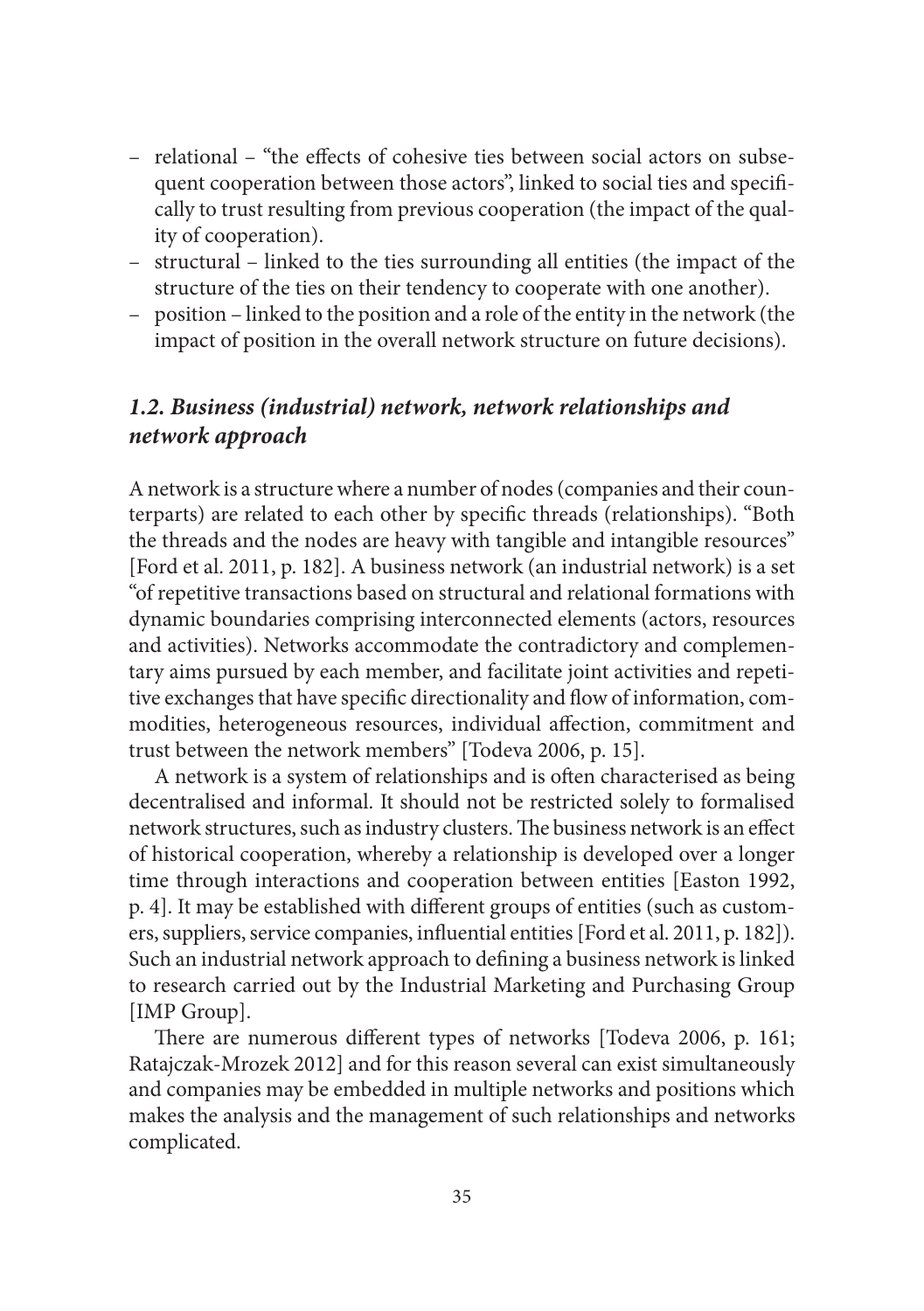The basic research framework developed within the industrial network approach is the ARA model (Actors-Resources-Activities) [Håkansson & Snehota 1995; Håkansson & Johanson 1992]. According to the ARA model, relationships are associated with the simultaneous exchange, creation, accumulation and adaptation of input and output resources, as well as activities (participation in events, joint operations, coordinated behaviour and performing business functions within the value chain) between cooperating participants of the network. Therefore, they are made up at the same time of three overlapping networks created by actor bonds, activity links and resource ties [Lenney & Easton 2009; Todeva 2006, pp. 26–28].

The network approach stresses the significance of all the contacts (network relationships) a company has with its counterparts within the surrounding environment which constitute an extended network. The company is analysed in the context of its relationships (links concerning actors/entities, activities and resources) and its position held in the network, which can be linked back to the already mentioned three dimensions of embeddedness [Gulati & Gargiulo 1999].

#### *1.3. Embeddedness in business networks – international perspective*

The concept of embeddedness may be used to analyse companies' multiple dependencies (both positive and negative) on various types of networks. In this way companies may be seen as embedded in different kinds of relationship networks (not only interpersonal, social as stated by Granovetter). In terms of business networks, the concept of embeddedness is analysed from the perspective of network dynamics and evolution. Embeddedness is seen as an explanation of change and development in business networks [Halinen & Törnroos 1998], and also in the context of the evolution of international relationships (including how they develop, function, and change over time) [Fletcher & Barrett 2001]. Classical analyses of embeddedness within different settings is dominant and includes different types of networks, such as social, market, regional, technological, institutional, and infrastructural networks, as well as underlying temporal, spatial and representational dimensions [Fletcher & Barrett 2001, p. 561].

Where a company's relationships extend beyond the local, country framework, the networks become international or even global (the difference between international and global lies in advancement, integration and scope of internationalisation activities), i.e. networks including foreign/ global entities.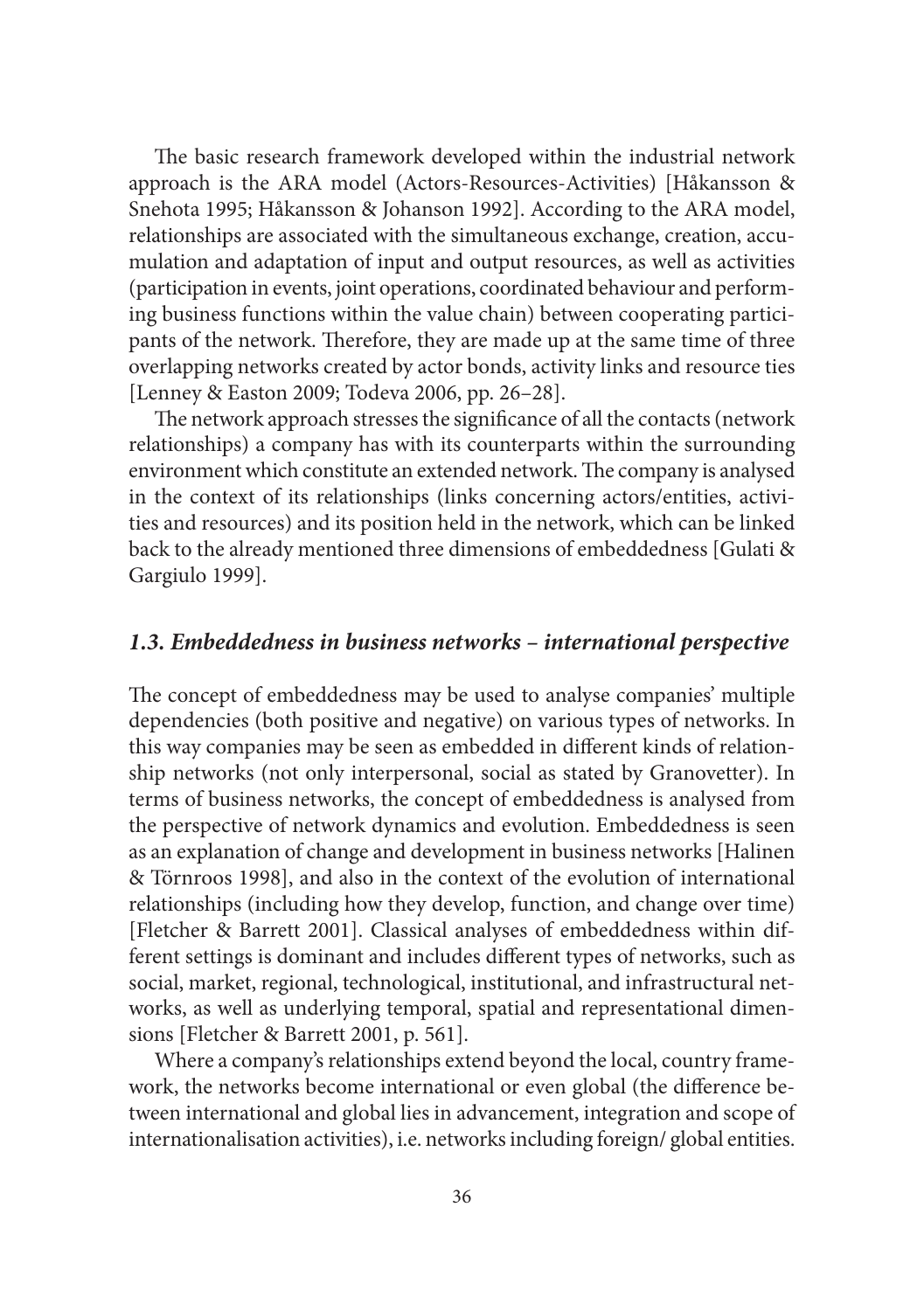Network relationships may be established and maintained at the local level, the country level or broader – at the international, global level encompassing foreign, global entities [Ratajczak-Mrozek 2012, p. 37].

International embeddedness, in terms of business networks, is often analysed from a spatial perspective – a type of embeddedness (spatial embeddedness) or referring to a vertical dimension (vertical embeddedness) [Halinen & Törnroos 1998]. Spatial embeddedness refers to the spatial levels of industrial activity within a specific business setting (including the international dimension). It suggests that business actors may be internationally, nationally, regionally and locally embedded in different types of networks [Halinen & Törnroos 1998, p. 195]. Under spatial embeddedness business transactions are seen as embedded in networks of relationships that cross national borders and are embedded in different national business environments (in each country of involvement) that include social networks, technological networks, regional networks, infrastructural networks, institutional networks and market networks [Fletcher & Barrett 2001, p. 562].

Vertical embeddedness, however, refers to the relationships between different identifiable levels in a network. Vertical levels can be distinguished geographically (for example international, national, regional and local), on the basis of channel structure (for example supplier, manufacturer, distributor and customer) or within a specific business (industry, company, company unit/department and individual). According to this dimension of embeddedness companies are connected at different vertical levels. If, for example, a company cooperates with other companies in the same region in order to acquire financial support from the European Union, it becomes embedded in international networks as a result. [Halinen & Törnroos 1998, p. 196, 197].

In the research related to internationalisation theory, the idea of embeddedness is generally used to analyse the activities of multinational corporations, that is large and very large entities, in the local environment [Forsgren, Holm & Johanson 2005; Whitaker et al. 2011; Nell, Ambos & Schlegelmilch 2011; Heidenreich 2012; Hilvo & Scott-Kennel 2012]. Multinationals are seen as differentiated networks that are connected to external networks in multiple ways and on multiple levels which turns into embeddedness in external networks [Nell, Ambos & Schlegelmilch 2011, p. 498]. Research into the analysis of multinationals mainly shows that there is a focus on the embeddedness of subsidiaries within their local environments [Ghoshal & Bartlett 1990; Andersson, Forsgren & Holm 2001; Forsgren, Holm & Johanson 2005] and (but to a lesser extent) on the phenomenon of headquarters' linkages in the local context which creates an embeddedness overlap (the problem of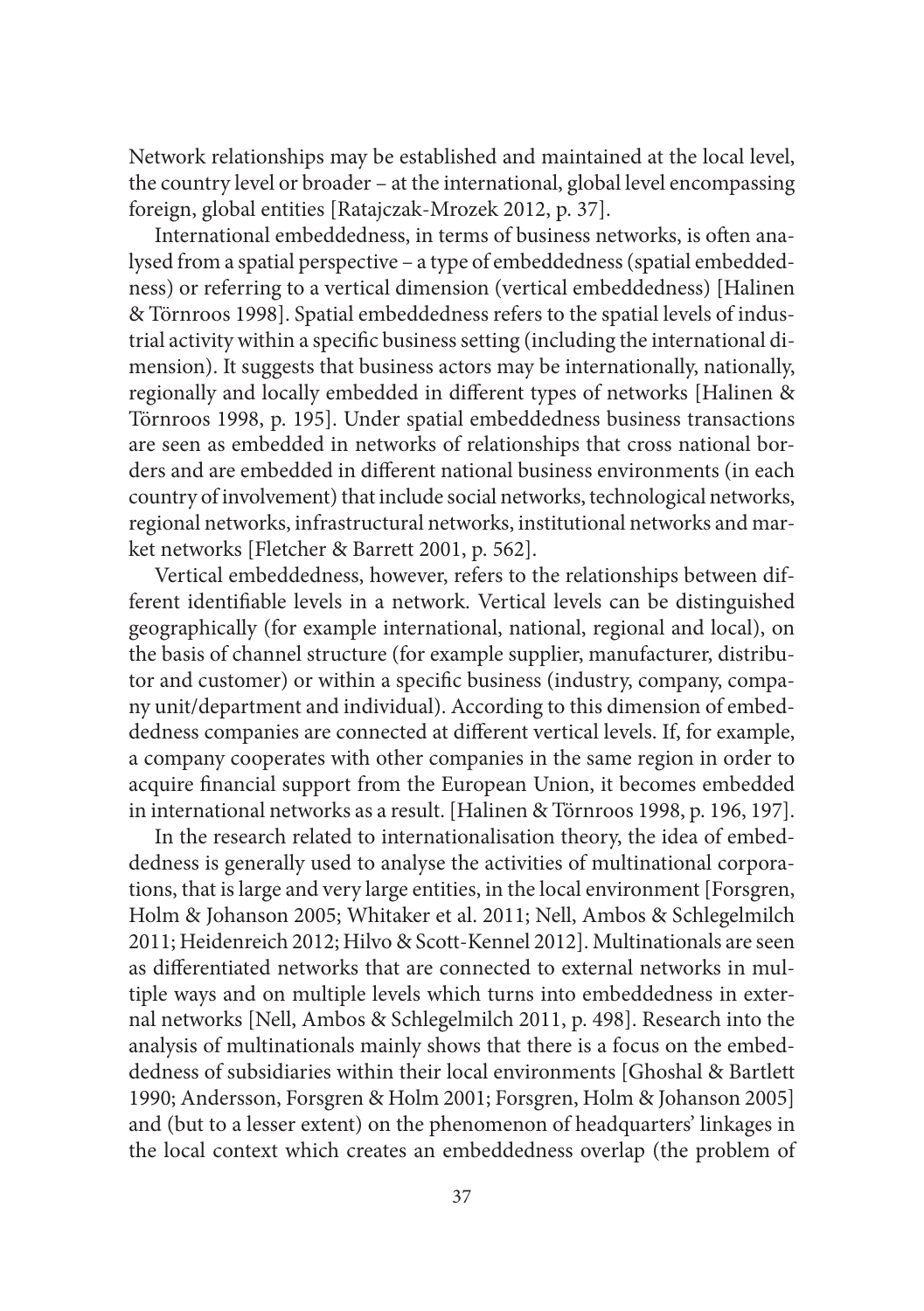simultaneous existence of linkages by parent and subsidiary to the same local actors is an embeddedness overlap) [Nell, Ambos & Schlegelmilch 2011]. However, the research into companies' international activities is lacking in terms of the theory of embeddedness in the case of the activities of small and medium sized enterprises and/or completely local companies (other than the typical sociological embeddedness theory), which will be discussed in the subsequent sections of this article.

# 2. Companies embeddedness in different local, **international and global networks – a conceptualisation**

### *2.1. Internationalisation through inward and outward connections and network relationships – a driving force of change within simultaneous embeddedness*

A company's internationalisation is usually analysed from the perspective of a given company's internationalisation process [Mc Gaughey 2007], and its expansion into foreign, overseas markets. Traditional ways of viewing internationalisation have described the process as being mainly an activity driven by the desire to penetrate foreign markets [Welch & Luostarinen 1993; Fletcher & Barrett 2001, p. 562]. This traditional approach analyses the entry process and then a company's activities in specific foreign markets. The analysis covers forms of expansion (e.g. exports, franchising, direct foreign investments), internationalisation motives, its stages or level of engagement. In such cases, a company faces an unknown environment, as well as various unfamiliar foreign entities, such as buyers, distributors and competitors. Thus, it is possible to refer to the embeddedness of specific companies within specific foreign markets in different settings (i.e. social, market, regional, technological, institutional, and infrastructural networks).

But we note that nowadays even companies that are not conducting their business in foreign markets may also be subject to internationalisation and become internationalised e.g. through inward connections – foreign sourcing activities such as the purchase of equipment and machinery, procurement of raw materials or semi-finished goods [Welch & Luostarinen 1993]. In this way internationalisation is seen as "the process of increasing involvement in international operations" [Welch & Luostarinen 1988, p. 38]. Moreover some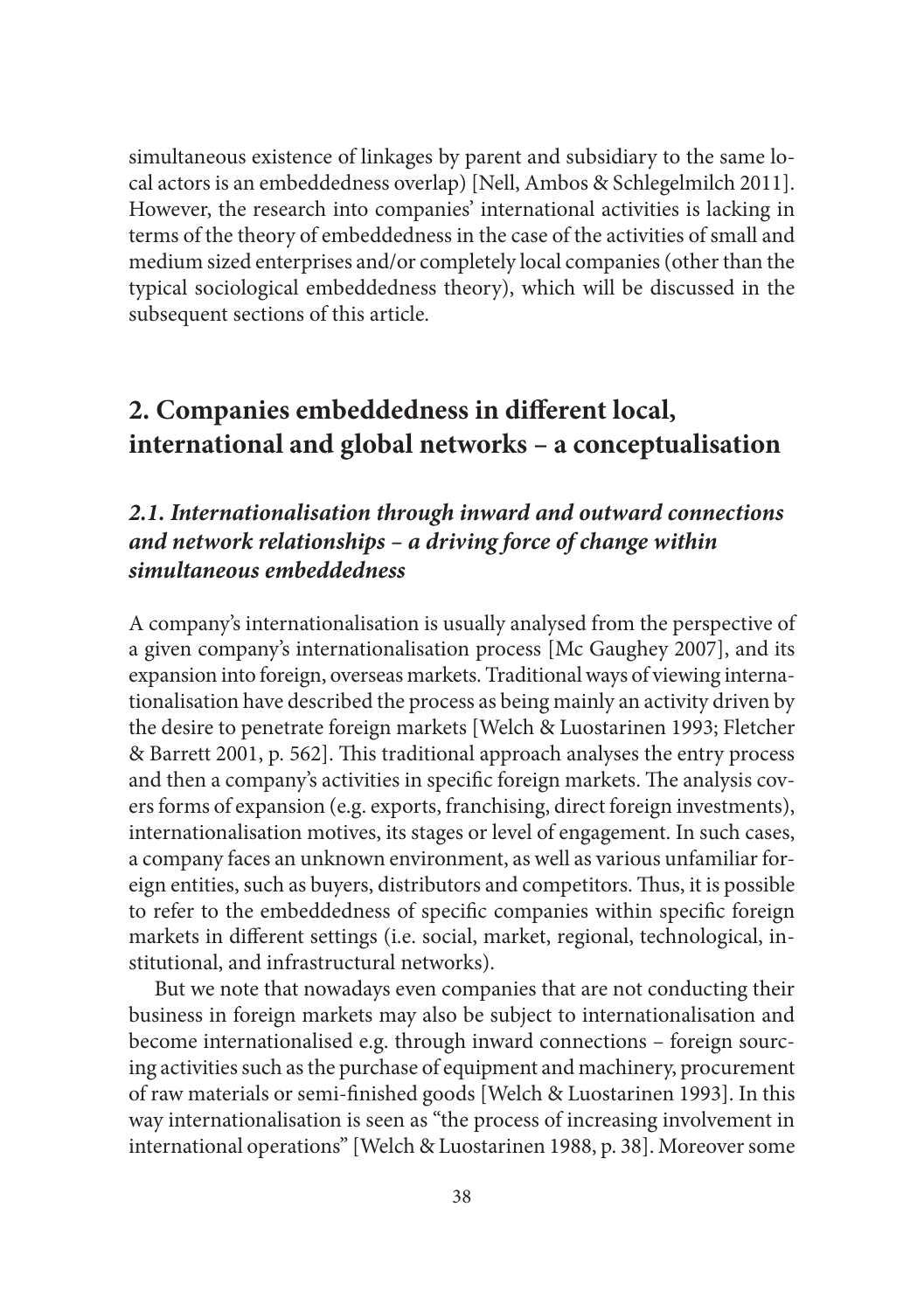additional shortcomings of the traditional approaches to internationalisation are observed: inward activities may lead to outward activities and vice versa (for example when the oversea's franchisee becomes the franchisor in the other country). International behaviours can include situations in which inward and outward activities are linked, as often happens with strategic alliances, countertrade and cooperative manufacturing [Fletcher & Barrett 2001, p. 562]. Internationalisation is no longer just an outward-driven activity. Even companies that are not conducting their business directly in foreign markets may have relationships with foreign suppliers or partners (that is inward connections [Welch & Luostarinen 1988, 1993; Fletcher & Barrett 2001; Fletcher 2001; Witek-Hajduk 2012]) and be subject to internationalisation. This way of defining a company's international activities is also called passive internationalisation [Gorynia 2000, p. 16], which means entering into various relationships with foreign partners without engaging in market activities beyond the borders of the domestic market. What is more some local, small entities, even those unwilling to internationalise, are forced to compete, coexist or cooperate (the concept of coopetition) [Bengtsson& Kock 1999, pp. 178–193] with global players entering their local market. In terms of the idea of cooperation or competition with global competitors there is at least the fear of global players assimilating and taking over the research and development of small local enterprises. Whereas in terms of competition, local enterprises are often lacking in sufficient resources.

The network model of internationalisation is a theory which creates certain foundations for the analysis of inward connections (based on import, cooperation and competition) within a company's internationalisation process. According to this model the process of a company's internationalisation "means that the firm establishes and develops positions in relation to its counterparts in foreign networks" [Johanson & Mattsson 1988, p. 296]. It can be achieved through international extension (relationships with new foreign counterparts), penetration (developing positions in those networks abroad in which company already exists) or integration (coordination between positions in different national networks) [Johanson & Mattsson 1988, p. 296]. So it means the establishment, maintenance or extension of relationships with actors (entities) in foreign markets and the internationalisation process itself is determined by the entity-diverse foreign environment [Axelsson & Johanson 1992; Hadley & Wilson 2003; Fletcher 2008; Chetty & Blankenburg Holm 2000; Fonfara 2011]. When considering this model of internationalisation, both the individual company (its own assets) and the network to which it belongs (market assets) are taken into account [Johanson & Mattsson 1988].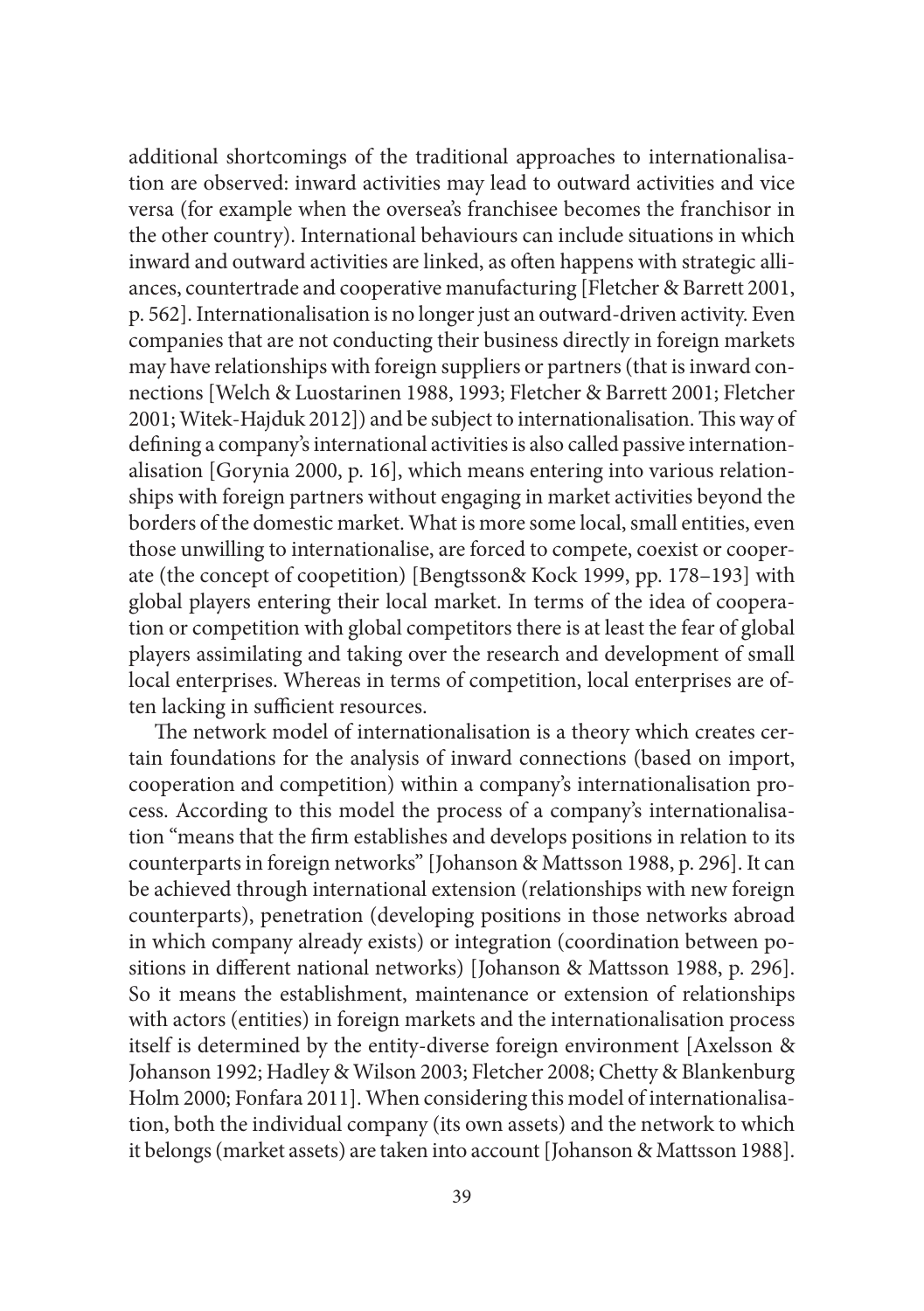The inclusion of relationships with international entities means that internationalisation can be viewed from the perspective of "purely" local enterprises which are not active in foreign markets but have relationships with those other than customers or agents, foreign entities or even local entities with foreign capital.

### *2.2. A map of local enterprise network relationships and its embeddedness*

The network model of internationalisation allows us to view the company in an international perspective regardless of the size of this company and what is even more important, to include those companies operating only locally (see Figure).



other relationships in the market/ in the network

The local enterprise business network – the local and international dimension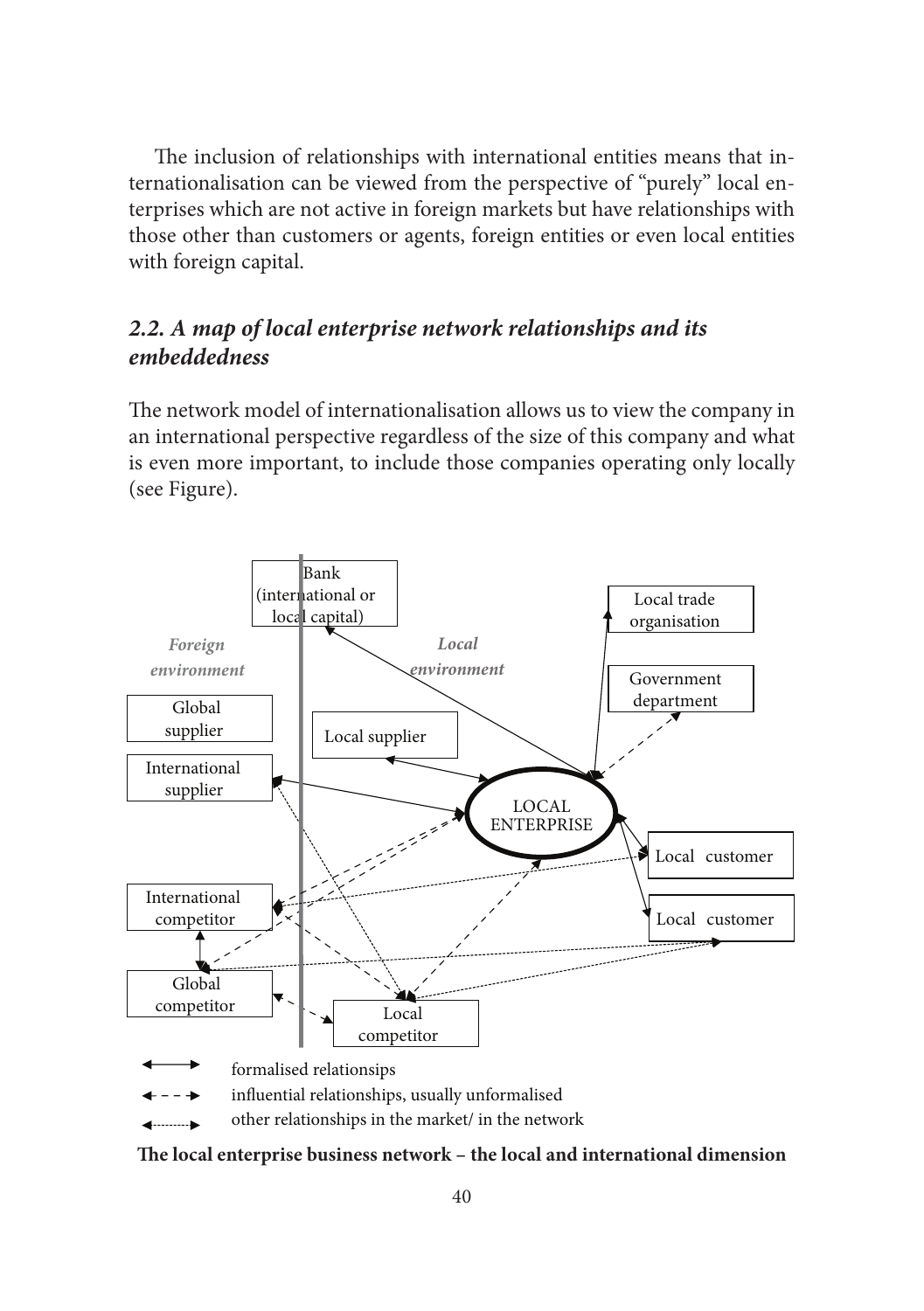Figure shows a map of the "purely" local enterprise network relationships which in turn create different potential local, international and global networks. This is a company which has solely local customers (lacks also intermediaries), i.e. upon analysing its internationalisation process it can be said that it is not active in foreign markets. However, an analysis of both formalised relationships (with suppliers) and influential relationships (with competitors) is evidence of inward connections and relationships of an international scale. This enterprise is internationalised through relationships with its competitors and suppliers. So it means that there is internationalisation through international resources including knowledge and experience (but not gained through direct experience in a foreign market).

Figure analyses the situation where a given local enterprise is not active in foreign markets Additionally international customers (e.g. in the form of international companies subcontracting their operations) could be added here. It would mean that this enterprise is directly active in foreign markets and that the level as well as diversity of its internationalisation and international and global embeddedness of its operations would be subject to analysis.

Additionally we have to underline the fact that that within the analysis in Figure, the classification between local and foreign investment was carried out based upon the localisation of the entities. Moreover we could also differentiate by verifying which entities classified as "local" have 100% domestic capital. Otherwise (in the case of foreign and/or mixed capital) it would be necessary to identify additional flows of an international nature directed at the local enterprise.

Analysing the network presented from the perspective of international and global networks (that is when the relationships are extended to varying degrees beyond the local, country framework) as well as local networks (that is when the relationships are only within the local, country framework) it can be noted that on analysis this local enterprise is simultaneously embedded in different both local and global networks of relationships. As Fletcher and Barrett point out [Fletcher & Barrett 2001, p. 562] business transactions are embedded in networks of relationships that cross national borders and these relationships, in turn, are embedded in different national business environments (that is in each country of involvement) as well as in the global business environment (that is, that of the World Trade Organisation and various regional trade groupings)<sup>3</sup>.

<sup>&</sup>lt;sup>3</sup> Fletcher and Barret [2001, p. 562]] analyse this issue from the perspective of embeddedness in different national or international social networks, technological networks, regional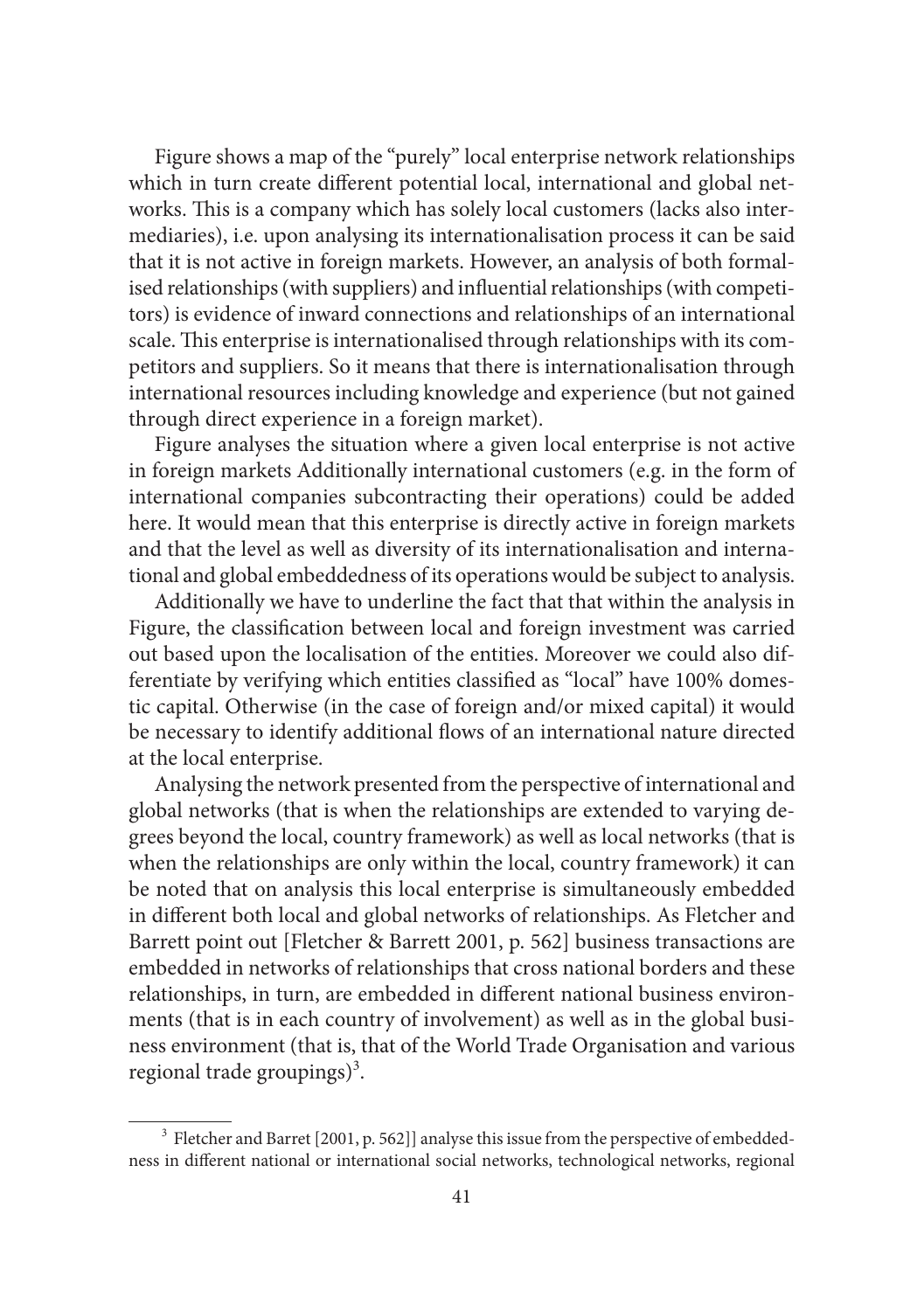### *2.3. Simultaneous embeddedness and the degree of company's internationalisation*

The question which, in light of the problem presented above of simultaneous embeddedness,which requires answering relates to the level of this is embeddedness as well as to the level of advancement of a company's internationalisation.

As a measure of the level of embeddedness we accept the methodology adopted by M. Forsgren, U. Holm and Johanson J. [2005, p. 109] which states that: "a low level of embeddednes means that […] relationships with other actors in the network are more of the «arm's-length» type in the sense that the level of adaptation between the resources and activities of the parties involved is relatively low which means that the relationships are relatively easy to replace. A high degree of embeddedness means that the […] relationships are difficult to replace, because over time, both sides have adapted their resources and activities to each other […]" [Forsgren, Holm & Johanson 2005, p. 109].

The scope or the degree of a company's internationalisation may be measured by different variables, usually assuming the gradual increase in the commitment to international markets. The adopted measures include, among other things, the proportion of foreign sales, the number of overseas markets where the company is active, turnover and profit in overseas markets, the proportion of employees working abroad, the level of investment made in overseas markets, the size of foreign assets, the length of time that the company has been active in foreign markets and the number of different forms of international expansion. [Sullivan 1994; Collins 1990; Sambharya 1995; Ramaswamy, Kroeck & Renforth 1996; Daniels, Radebaugh & Sullivan 2004, Barcellos et al. 2010; Pangarkar 2008] – all measures that are related to business conducted directly in overseas markets, that is with outward activities. These measures may be classified as structural, performance and attitudinal [Sullivan 1994; Dorrenbacher 2000]. Mostly these indices are used to analyse the activity of international corporations rather than small and medium enterprises.

The aforementioned limitations of the measures of a company's internationalisation necessitate that we suggest that the "degree of internationalisation" variable should take into account not only the aforementioned measures of outward connections, but also inward connections. Measures of internationalisation through inward connections should at least include (amongst oth-

networks, infrastructural networks, institutional networks, and market networks and its influence on international relationships evolution over time.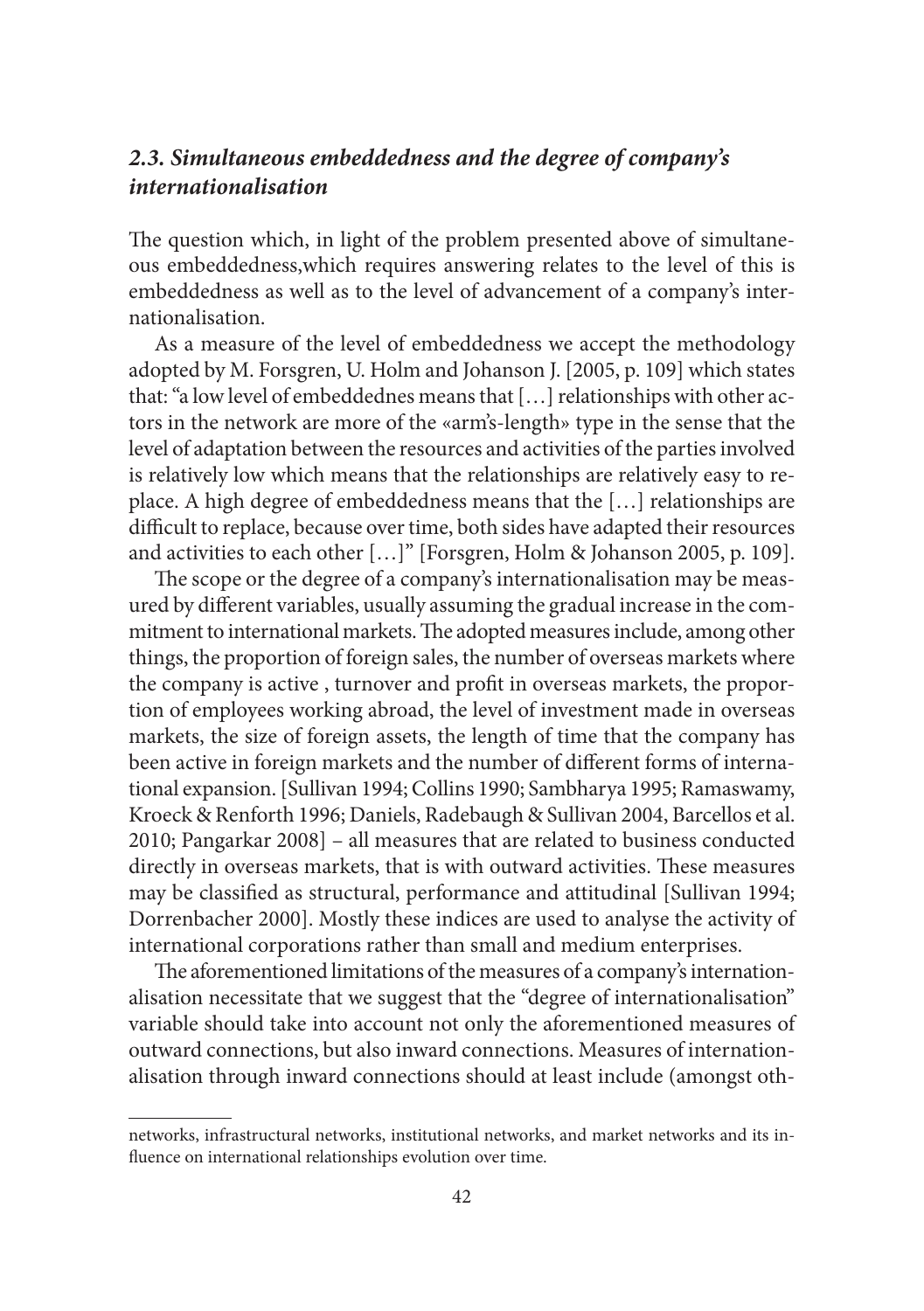ers): the number and value of goods from international suppliers (both foreign suppliers located abroad as well as local suppliers with foreign or mixed capital), as well as the value and number of contracts within such a cooperation other than with customers and intermediaries of foreign entities. In describing the "degree of internationalisation" variable, we have pointed out its tangible components. The construction of a such a really comprehensive variable requires, however, additionally the inclusion of aspects linked to the quality and the strength of the relationships as well as the impact of global competitors, which are significantly more difficult to measure. "The degree of internationalization" measure must therefore take in to account the flows of activities and resources (including knowledge and experience) which is in keeping with the ARA model discussed in Section 1.2. The proposed extension of the method of measuring the degree of companies' internationalization reflects to a greater extent the true international character of companies, including those selling only locally but entangled in different international or even global dependencies.

### **Conclusions**

This article presents the conceptualisation of the problem of companies' simultaneous embeddedness in different local, international and global networks adopting the perspective of local enterprises. The simultaneous embeddedness concept is adopted regardless of other characteristics of an enterprise such as the share of exports in sales. We stress that companies selling solely in the local market are also entwined in international and global network dependencies which, in turn, have a significant impact on their operations and the degree of internationalisation.

Meanwhile the embeddedness of local, international and global network relationships means that significant interdependencies and cross-effects among these different networks arise which in turn mean that the complexity of the problems associated with management, maintaining competitive advantage and creating relationships are increasing. The important question for further research is how these interdependencies impact company activities and their performance. Here an analysis of both positive and negative effects which are a result of such a simultaneous embeddedness is required. The potential effects of a company's simultaneous embeddedness in different local, international and global networks can be considered from the perspective of positive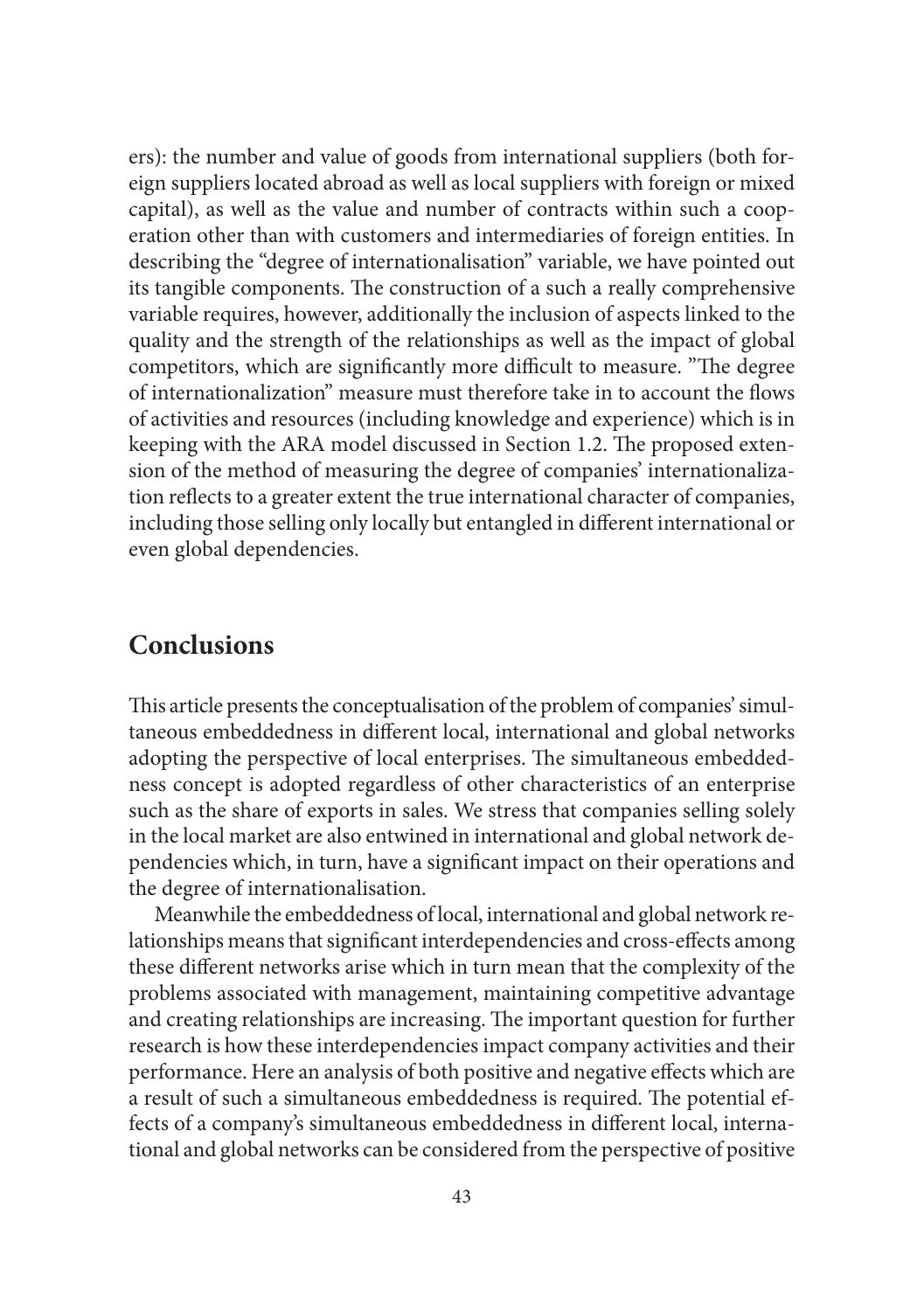and negative synergies resulting from local, international and global activities (local, international and global networks and relationships). These synergies can be analysed at a local level (even just limiting the analysis solely to the relationships within SME sector) as well as in terms of links between the SME and large global players on local and foreign markets. Local means, amongst other things, increasing strength thanks to synergy effects for smaller players, whereas international/global means connecting to a global network (not necessarily formally) and deriving benefits on an even larger scale. Moreover, local embeddedness ensures better adaptation to local requirements whilst global embeddedness ensures that companies can derive benefits through international development (e.g. advanced knowledge and a greater possibility to reduce costs). However, potential negative effects of simultaneous embeddedness should be considered in detail. They include, amongst others, being exposed to risks of global supply chains as an effect of the vendor being located at great distance and a need to work alongside global players such as the local subsidiaries of multinational corporations. Companies seen from a simultaneous embeddedness perspective appear to act in an inherently unstable and uncertain environment with significant competition from both local and global players (and unbalanced strength on both sides). This again raises the question for further research as how to manage within such complex interdependencies, including relationships with these large and significantly more powerful counterparts in order to at least not lose market share or profits. The important issue here is how local entities should operate within global networks and how they can become an important part of them. Further research should focus on empirically verifying the issues mentioned here.

### *References*

- Andersen, K.V., 2013, *The Problem of Embeddedness Revisited: Collaboration and Market Types*, Research Policy, vol. 42, pp. 139–148.
- Andersson, U., Forsgren, M., Holm, U., 2001, *Subsidiary Embeddedness and Competence Development in MNCs A Multi-Level Analysis*, Organization Studies, vol. 22, iss. 6, pp. 1013–1034.
- Axelsson, B., Johanson, J., 1992, *Foreign Market Entry The Textbook vs. the Network View*, in: Axelsson, B., Easton, G. (eds.), *Industrial Networks. A New View of Reality*, Routledge, London.
- Barcellos, E., Cyrino, Á., de Miranda Oliveira Júnior, M., Leme Fleury, M.T., 2010, *Does Internationalization Pay off? A Study of the Perceived Benefits and Financial Performance of the International Operations of Brazilian Companies*,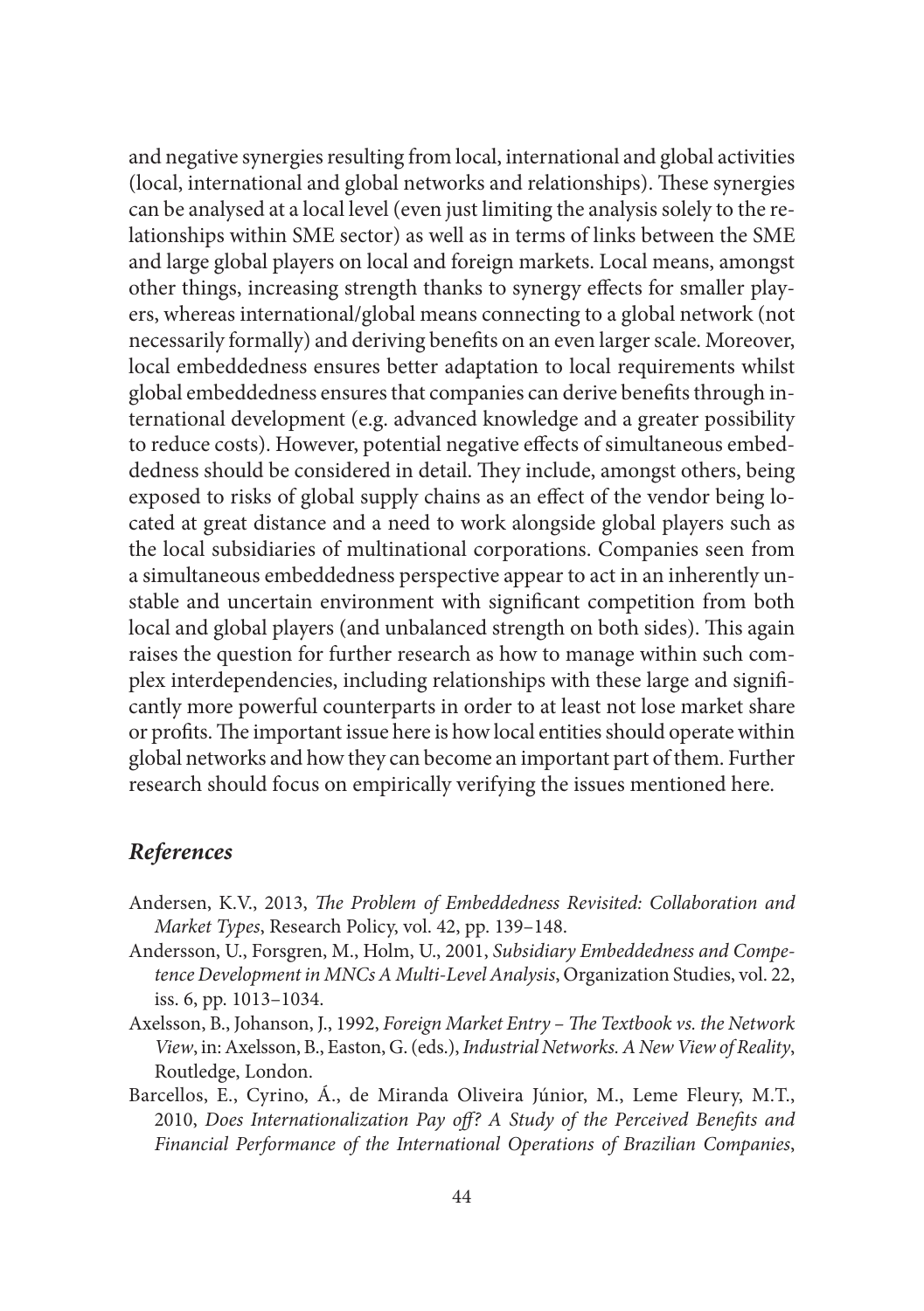"GCG Georgetown University – Universia Septiembre-Diciembre", vol. 4, iss. 3, pp. 38–61.

- Bengtsson, M., Kock, S., 1999, *Cooperation and Competition in Relationships between Competitors in Business Networks*, Journal of Business & Industrial Marketing, vol. 14, iss. 3, pp. 178–194.
- Chetty, S., Blankenburg, D., Holm, S., 2000, *Internationalisation of Small to Mediumsized Manufacturing Firms: A Network Approach*, International Business Review, vol. 9, iss. 1, pp. 77–93.
- Collins, J.M., 1990, *A Market Performance Comparison of US Firms Active in Domestic, Developed, Developing Countries*, Journal of International Business, Studies, vol. 21, iss. 2, pp. 271–287.
- Dacin, M.T., Ventresca, M.J., Beal, B.D., 1999, *The Embeddedness of Organizations: Dialogue & Directions*, Journal of Management, vol. 25, iss. 3, pp. 317–356.
- Daniels, J.D., Radebaugh, L.H., Sullivan, D.P., 2004, *International Business Environments and Operations*, Pearson Education, Upper Saddle River.
- Dorrenbacher, C., 2000. *Measuring Corporate Internationalisation: A Review of Measurement Concepts and Their Use*, Intereconomics, vol. 35, iss. 3, pp. 119–126.
- Easton, G., 1992, *Industrial Networks: a Review*, in: Axelsson, B., Easton, G. (eds.), *Industrial Networks. A New View of Reality*, Routledge, London.
- Fletcher, R., 2001, *A Holistic Approach to Internationalisation*, International Business Review, vol. 10, iss. 1, pp. 25–49.
- Fletcher, R., 2008, *The Internationalisation from a Network Perspective: A Longitudinal Study*, Industrial Marketing Management, vol. 37, iss. 8, pp. 953–964.
- Fletcher, R., Barrett, N., 2001, *Embeddedness and the Evolution of Global Networks. An Australian Case Study,* Industrial Marketing Management, vol. 30, iss. 7, pp. 561–573.
- Fonfara, K., 2011, *A Typology of Company Behaviour in the Internationalisation Process (A Network Approach)*, Poznań University of Economics Review, iss. 2, pp. 5–25.
- Ford, D., Gadde, L.-E., Håkansson, H., Snehota, I., 2011, *Managing Business Relationships*, 3rd ed., Wiley, Chichester UK.
- Forsgren, M., Holm, U., Johanson, J., 2005, *Managing the Embedded Multinational. A Business Network View*, Edward Elgar Publishing Limited, UK.
- Ghoshal, S., Bartlett, C.A., 1990, *The Multinational Corporation as an Interorganizational Network*, The Academy of Management Review, vol. 15, iss. 4, pp. 603–625.
- Gorynia, M., 2000, *Podstawy strategii przedsiębiorstw w biznesie międzynarodowym*, in: Fonfara, K., Gorynia, M., Najlepszy, E., Schroeder, J. (red.), *Strategie przedsiębiorstw w biznesie międzynarodowym*, Wydawnictwo Akademii Ekonomicznej w Poznaniu, Poznań.
- Granovetter, M., 1985, *On the Embeddedness of Social Life*, American Journal of Sociology, no. 91, pp. 481–493.
- Gulati, R., Gargiulo, M., 1999, *Where do Interorganizational Relationships come from?*, American Journal of Sociology, vol. 104, iss. 5, pp. 1439–1493.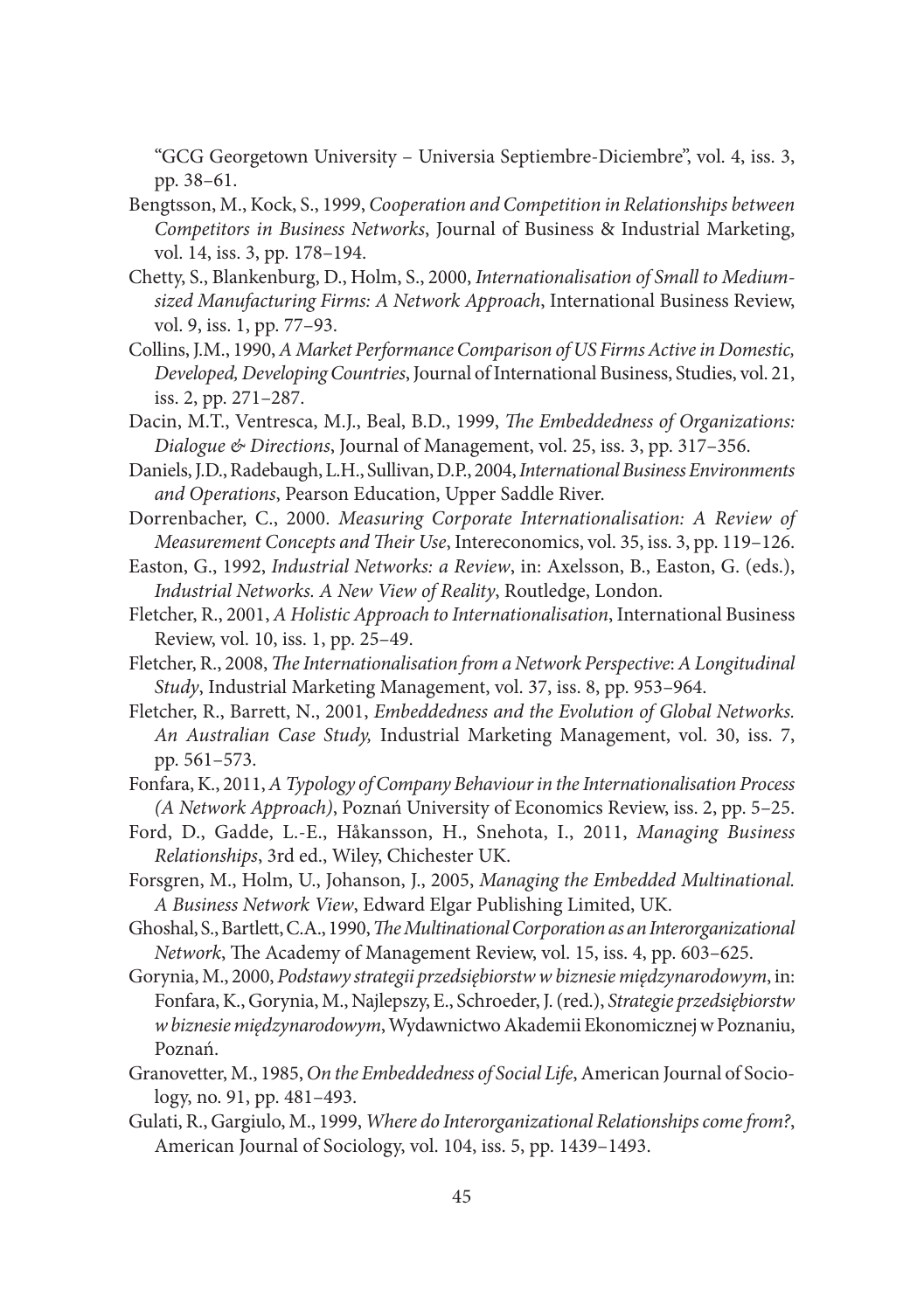- Hadley, R.D., Wilson, H.I.M., 2003, *The Network Model of Internationalisation and Experiential Knowledge*, International Business Review, vol. 12, iss. 6, pp. 697–717.
- Håkansson, H., Johanson, J., 1992, *A Model of Industrial Networks*, in: Axelsson, B., Easton, G. (eds.), *Industrial Networks. A New View of Reality*, Routledge, London.
- Håkansson, H., Snehota, I., 1989, *No Business in an Island: The Network Concept of Business Strategy*, Scandinavian Journal of Management, vol. 5, iss. 3, pp. 187–200.
- Håkansson, H., Snehota, I., 1995, *Developing Relationships in Business Networks*, Routledge, London.
- Halinen, A., Törnroos, J.A., 1998, *The Role of Embeddedness in the Evolution of Business Networks*, Scandinavian Journal of Management, vol. 14, iss. 3, pp. 187–205.
- Heidenreich, M. (ed.), 2012, *Innovation and Institutional Embeddedness of Multinational Companies*, Edward Elgar Publishing, Germany.
- Hilvo, I., Scott-Kennel, J., 2012, *Inter- and Intra-organizational Business Relationships – Complement or Confl ict?*; 28th IMP-conference in Rome, Italy.
- IMP Group, www.impgroup.org [access: 30.12.2013].
- Johanson, J., Mattsson, L.G., 1988, *Internationalisation in Industrial Systems A Network Approach*, in: Hood, N., Vahlne, J.E. (eds.), *Strategies in Global Competition*, Croom Helm, New York.
- Lenney, P., Easton, G., 2009, *Actors, Resources, Activities and Commitments,* Industrial Marketing Management, vol. 38, iss. 5, pp. 553–561.
- McGaughey, S.L., 2007, *Narratives of Internationalisation. Legitimacy, Standards and Portfolio Entrepreneurs*, Edward Elgar Publishing.
- Nell, P.C., Ambos, B., Schlegelmilch, B.B., 2011, *The MNC as an Externally Embedded Organization: An Investigation of Embeddedness Overlap in Local Subsidiary Networks,* Journal of World Business, vol. 46, iss. 4, pp. 497–505.
- Pangarkar, N., 2008, *Internationalization and Performance of Small- and Medium-sized Enterprises,* Journal of World Business, vol. 43, iss. 4, pp. 475–485.
- Pavlovich, K., Kearins, K., 2004, *Structural Embeddedness and Community-Building through Collaborative Network Relationships*, Management, vol. 7, no. 3, pp. 195–214.
- Ramaswamy, K., Kroeck, G., Renforth, W., 1996, *Measuring the Degree of Internalization of a Firm: a Comment*, Journal of International Business Studies, vol. 27, iss. 1, pp. 167–177.
- Ratajczak-Mrozek, M., 2012, *Global Business Networks and Cooperation within Supply Chain as a Strategy for High-Tech Companies' Growth*, Journal of Entrepreneurship, Management and Innovation, vol. 8, iss. 1, pp. 35–51.
- Sambharya, R.B., 1995, *The Combined Effect of International and Product Diversification Strategies on the Performance of US Based Multinational Corporations*, Management International Review, vol. 35, iss. 3, pp. 197–218.
- Sullivan, D., 1994, *Measuring the Degree of Internationalization of a Firm*, Journal of International Business Studies, vol. 25, iss. 2, pp. 325–342
- Todeva, E., 2006, *Business Networks. Strategy and Structure*, Routledge, Oxon.